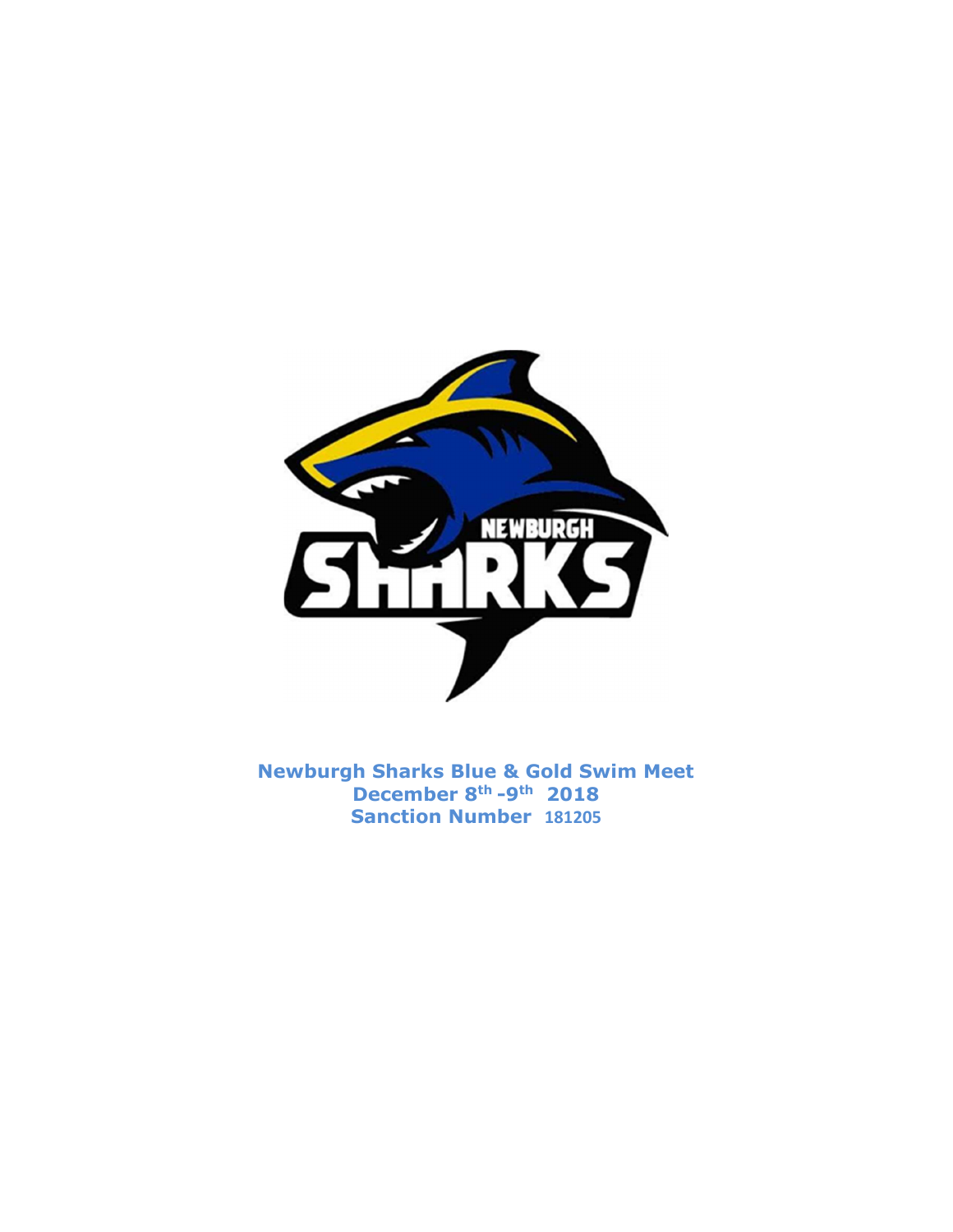# Newburgh Sharks Blue & Gold Swim Meet

December 8<sup>th</sup>- 9<sup>th</sup> 2018

| <b>SANCTION:</b>                      | Held under the sanction of USA Swimming/Metropolitan Swimming, Inc., Sanction #181205                                                                                                                                                                                                                                                                                                                                                                                                                                                                                                                              |
|---------------------------------------|--------------------------------------------------------------------------------------------------------------------------------------------------------------------------------------------------------------------------------------------------------------------------------------------------------------------------------------------------------------------------------------------------------------------------------------------------------------------------------------------------------------------------------------------------------------------------------------------------------------------|
| <b>LOCATION:</b>                      | <b>Newburgh Free Academy Natatorium</b><br>201 Fullerton Ave. Newburgh, NY 12550                                                                                                                                                                                                                                                                                                                                                                                                                                                                                                                                   |
| <b>FACILITY:</b>                      | Newburgh Free Academy Natatorium is a 25-Yard pool with 6 lanes, non-turbulent lane dividers, and<br>Colorado Timing System with IST display scoreboard. There is seating for 350 spectators.<br>The pool has not been certified in accordance with Article 104.2.2C (4)                                                                                                                                                                                                                                                                                                                                           |
| <b>SESSIONS:</b>                      | Session 1 & 3: Warm-up 7:30am, Meet Starts 9:00am<br>Session 2 & 4: Warm-up 12:30pm, Meet Starts 2:00pm                                                                                                                                                                                                                                                                                                                                                                                                                                                                                                            |
| <b>FORMAT:</b>                        | All events are timed finals.<br>Seeding will be conducted at the beginning of each session utilizing a scratch sheet procedure.                                                                                                                                                                                                                                                                                                                                                                                                                                                                                    |
| <b>ELIGIBILITY:</b>                   | Open to all USA Swimming/Metropolitan Swimming Inc. registered swimmers.<br>All swimmers participating in this meet must be registered by the first day of the meet.<br>Age on December 8, 2018 will determine the age for the entire meet.                                                                                                                                                                                                                                                                                                                                                                        |
| <b>DISABILITY</b><br><b>SWIMMERS:</b> | Swimmers with disabilities are encouraged to attend. Contact the meet director if you need special<br>consideration.<br>The athlete (or the athlete's coach) is also responsible for notifying the meet referee of any disability prior<br>to the competition.                                                                                                                                                                                                                                                                                                                                                     |
| <b>ENTRIES:</b>                       | Swimmers may enter a maximum of 4 individual events per session.<br>Entries will be accepted on a first come, first serve basis. All entries must be submitted with Hy-<br><b>Tek Team Manager.</b><br>U.S. Mail Entries/Payment to Patrick Kavanagh c/o Newburgh Sharks<br>140 Dogwood Lane, Newburgh, NY 12550<br>Email Entries/Confirm Entry Receipt: admin@nbsharks.com<br>Signature waiver required for express mail.                                                                                                                                                                                         |
| <b>DEADLINE:</b>                      | 1: Metro LSC teams will be given priority on a first come/first served basis. Metro teams entries must be<br>received by Friday, November 30th 2018.<br>2: The final entry deadline for this meet is Monday December 3, 2018<br>3: Metro entries received between November 30 <sup>h</sup> and December 3 <sup>rd</sup> and all entries from other LSC's will<br>be entered in the order they were received, as space allows.<br>An email confirming receipt of entries if you provide an email contact. Please contact Meet Director if you<br>do not receive such a report within 2 days of your original email. |
| <b>ENTRY FEE:</b>                     | An entry fee of \$5.00 per individual event and \$8.00 per relay must accompany the entries.<br>Make check payable to: Newburgh Sharks.<br>Payment must be received by Friday December 7 2018 for email entries. Payment must be included with<br>all mail entries. Failure to pay entry fees by this deadline could result in teams being barred from the                                                                                                                                                                                                                                                         |
| <b>WARM-UP:</b>                       | meet.<br>General warm-up procedures will be in effect. An email will notify of coaches lane and timing                                                                                                                                                                                                                                                                                                                                                                                                                                                                                                             |
| <b>SCRATCHES:</b>                     | assignments prior to the meet.<br>Coaches will be given scratch sheets upon check-in for each session. All scratches are due no later than<br>30 minutes prior to the start of the session. Coaches are asked to indicate clearly individual events<br>scratches and which swimmers will not be participating in the session.                                                                                                                                                                                                                                                                                      |
| <b>COACHES:</b>                       | In accordance with Metropolitan Swimming Inc. Policy, only those coaches who display current, valid USA<br>Swimming credentials will be permitted to act in a coaching capacity at this meet. Coaches who do not                                                                                                                                                                                                                                                                                                                                                                                                   |

possess these credentials will be required to leave the deck area.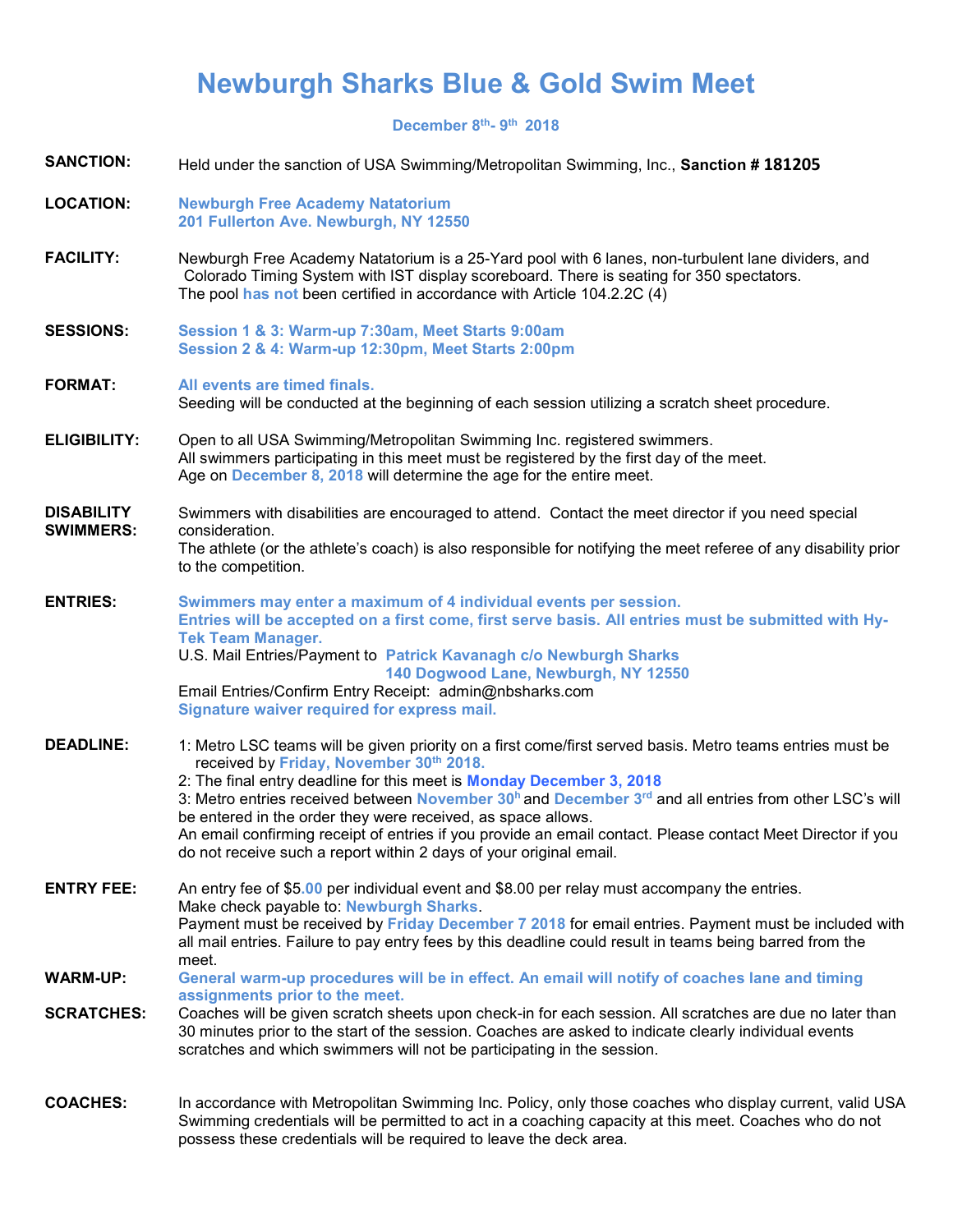| <b>AWARDS:</b>                  | High point trophies will be awarded for 8 & Under, 9-10, 11-12, and 13-14 age groups. Custom bag<br>tags will be awarded for 1 <sup>st</sup> through 6 <sup>th</sup> place in 8 & Under, 9-10, 11-12, and 13-14 events. There will be<br>no awards for 15 and over events. Bag tags will be awarded for the top 3 relays. First, second, and third<br>place team awards will also be awarded.                                                                                                                                               |
|---------------------------------|---------------------------------------------------------------------------------------------------------------------------------------------------------------------------------------------------------------------------------------------------------------------------------------------------------------------------------------------------------------------------------------------------------------------------------------------------------------------------------------------------------------------------------------------|
| <b>OFFICIALS:</b>               | Meet Referee: Frank Bacigal- fbacigal288@gmail.com<br>Officials wishing to volunteer should contact Meet Referee by November 23, 2017<br>Admin Official: Patrick Kavanagh- admin@nbsharks.com                                                                                                                                                                                                                                                                                                                                               |
| <b>MEET</b><br><b>DIRECTOR:</b> | <b>Patrick Kavanagh</b><br>Phone: 914-522-1964<br>Email: admin@nbsharks.com                                                                                                                                                                                                                                                                                                                                                                                                                                                                 |
| <b>RULES:</b>                   | The current USA Swimming Rules and Regulations will apply.<br>The USA Swimming Code of Conduct is in effect for the duration of the meet.<br>The overhead start procedure may be used at the discretion of the meet Referee.                                                                                                                                                                                                                                                                                                                |
| <b>SAFETY:</b>                  | Metropolitan Safety and Warm-up procedures will be in effect. Marshals will be present throughout warm-<br>ups and competition, and have the authority to remove, with the concurrence of the meet Referee, any<br>swimmer, coach, club, or spectator for failure to follow the safety rules. "Operation of a drone, or any<br>other flying apparatus, is prohibited over the venue (pools, athlete/coach areas, spectator areas<br>and open ceiling locker rooms) any time athletes, coaches, officials and/or spectators are<br>present." |
| <b>WATER</b><br>DEPTH:          | USA 2011 - 202.3.7 The water depth is 3 feet 6inches at the shallow end and 12 feet at the deep<br>end.                                                                                                                                                                                                                                                                                                                                                                                                                                     |
| <b>DISCLAIMER:</b>              | Upon acceptance of his/her entries, the participant waives all claims against the Newburgh Sharks, the<br>Newburgh Enlarged City School District, Metropolitan Swimming Inc., USA Swimming Inc., their<br>agents or representatives for any injury occurring as a result of the meet. "It is understood that USA<br>Swimming, Inc. and Metropolitan Swimming, Inc. shall be free from liabilities or claims for damages<br>arising by reason of injuries to anyone during the conduct of the event."                                        |
| <b>DECK</b><br><b>CHANGING:</b> | Deck changes are prohibited.                                                                                                                                                                                                                                                                                                                                                                                                                                                                                                                |
| <b>AUDIO/VISUAL:</b>            | Use of Audio or visual recording devices, including a cell phone, is not permitted in changing areas,<br>rest rooms, locker rooms or behind the blocks.                                                                                                                                                                                                                                                                                                                                                                                     |
| <b>ADMISSION:</b>               | \$5.00 per session - \$5.00 for a meet program.                                                                                                                                                                                                                                                                                                                                                                                                                                                                                             |
| <b>MERCHANTS:</b>               | There will be a food concession stand open for the duration of the meet.                                                                                                                                                                                                                                                                                                                                                                                                                                                                    |
| <b>PARKING:</b>                 | There is ample parking in school lots located off of Fullerton Ave. and Gidney Ave. Please follow<br>the City of Newburgh parking guidelines if parking on street. The Newburgh Sharks will not be<br>held responsible if your car is ticketed or towed.                                                                                                                                                                                                                                                                                    |
| <b>DIRECTIONS:</b>              | From 84E: Exit 10, right onto 9W South (Robinson Ave.), right on South St. NFA will be on your<br>right.<br>From 84W: Exit 10, bear right off the ramp, right onto 9W South (Robinson Ave.), right on South St. NFA<br>will be on your right.<br>Address for MapQuest: 201 Fullerton Ave. Newburgh, NY 12550                                                                                                                                                                                                                                |